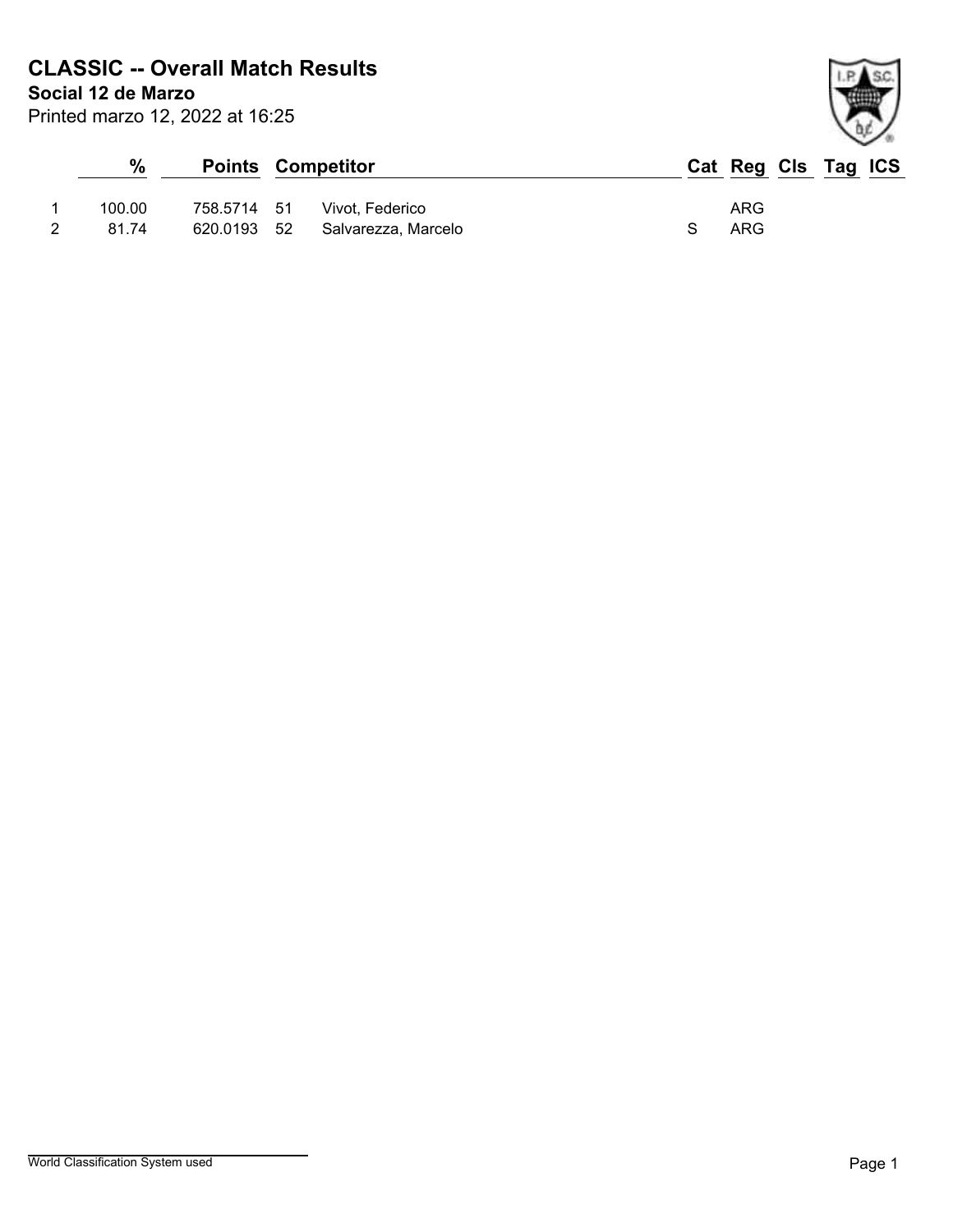# **OPEN -- Overall Match Results**

Printed marzo 12, 2022 at 16:25

**Social 12 de Marzo**

|                | %      |             |     | <b>Points Competitor</b> |    | Cat Reg Cls Tag ICS |  |  |
|----------------|--------|-------------|-----|--------------------------|----|---------------------|--|--|
|                | 100.00 | 756.1619 3  |     | Kruszewski, Marcos       |    | SS ARG              |  |  |
| 2              | 98.17  | 742.3239    | 50  | Fandiño, Roberto         |    | SS ARG              |  |  |
| 3              | 97.88  | 740.1505 15 |     | Sinardi Angio, Jorge     | SS | ARG                 |  |  |
| $\overline{4}$ | 51.12  | 386.5550    | -54 | Villavedra, Ricardo      | SS | ARG                 |  |  |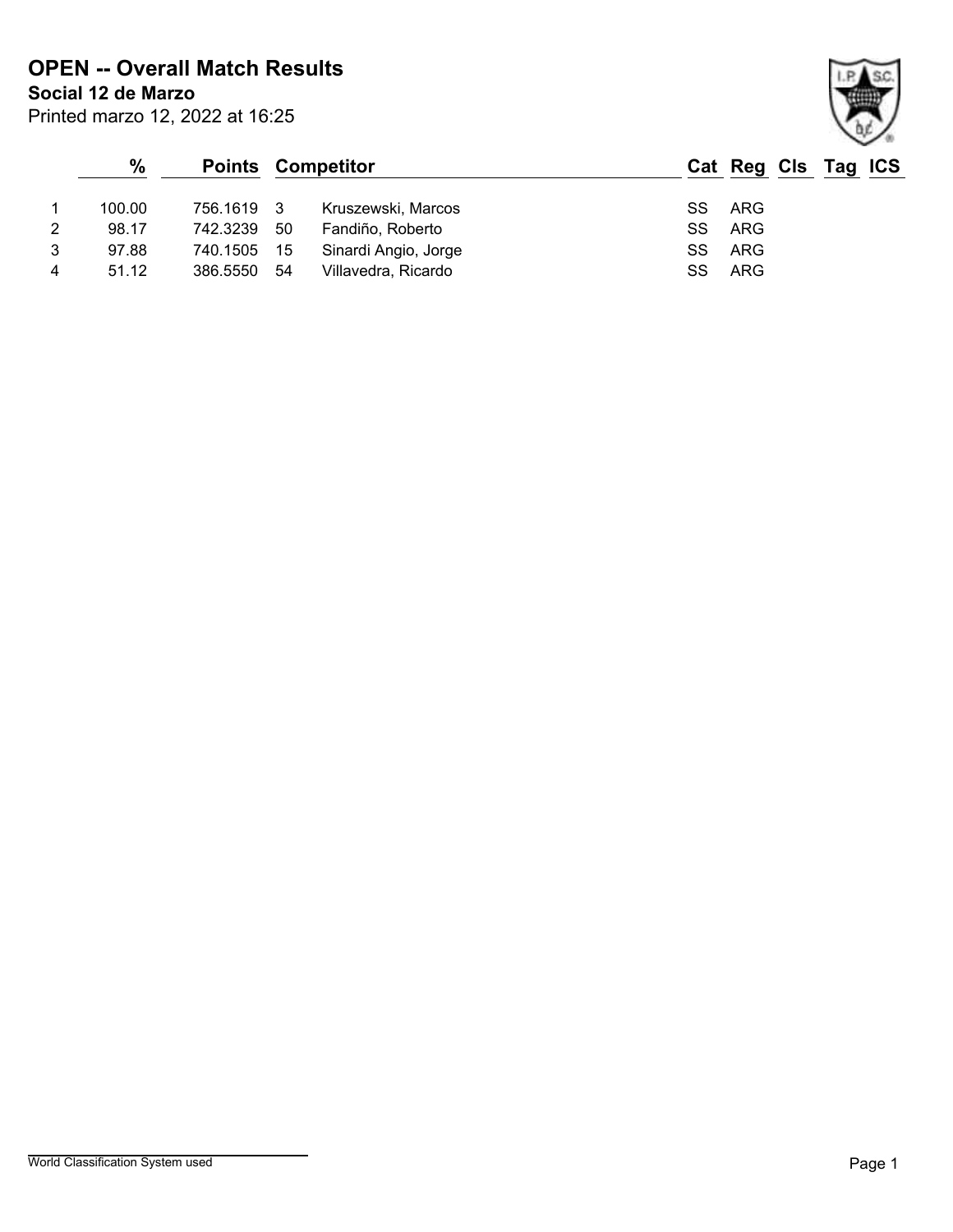**PRODUCTION -- Overall Match Results**

**Social 12 de Marzo**

| Printed marzo 12, 2022 at 16:25 |  |  |  |  |
|---------------------------------|--|--|--|--|
|---------------------------------|--|--|--|--|



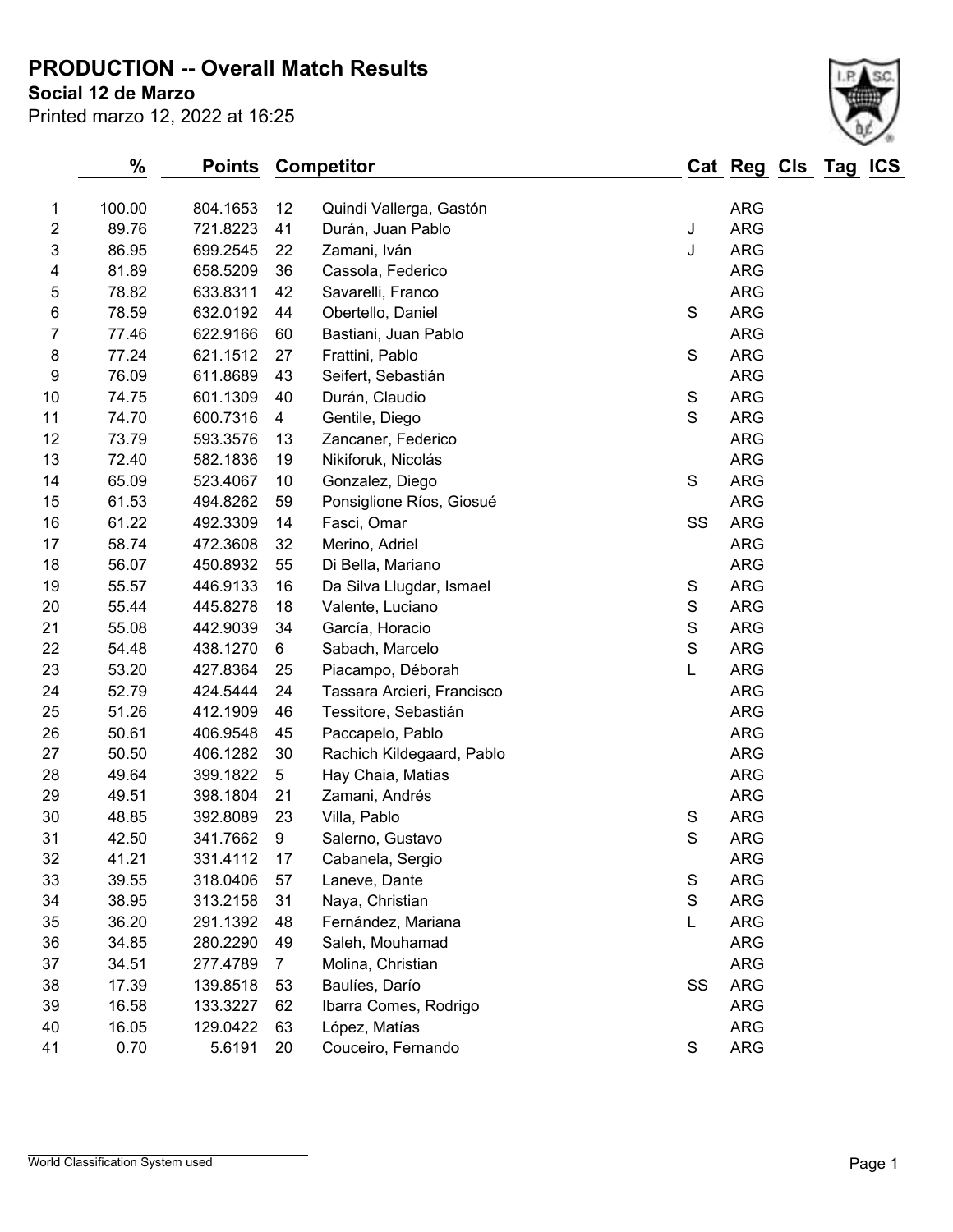### **PRODUCTION OPTICS -- Overall Match Results**

**Social 12 de Marzo**

| Printed marzo 12, 2022 at 16:25 |  |  |  |  |
|---------------------------------|--|--|--|--|
|---------------------------------|--|--|--|--|

### **% Points Competitor Cat Reg Cls Tag ICS** 1 100.00 756.1130 35 Gashú, Juan 1 100.00 ARG 2 99.32 750.9888 33 Stamon, David ARG 3 84.23 636.8440 47 Lopo, Damián ARG 4 77.29 584.4023 56 Luzzetti, Pablo ARG 5 70.15 530.3786 61 Kraglievich, Lucas ARG 6 67.35 509.2328 2 Sieburger, Martin Eduardo M ARG 7 54.09 408.9650 8 Galotto, Pablo S ARG 8 42.87 324.1302 39 Marcucci, Matías 68 18 18 18 18 18 18 18